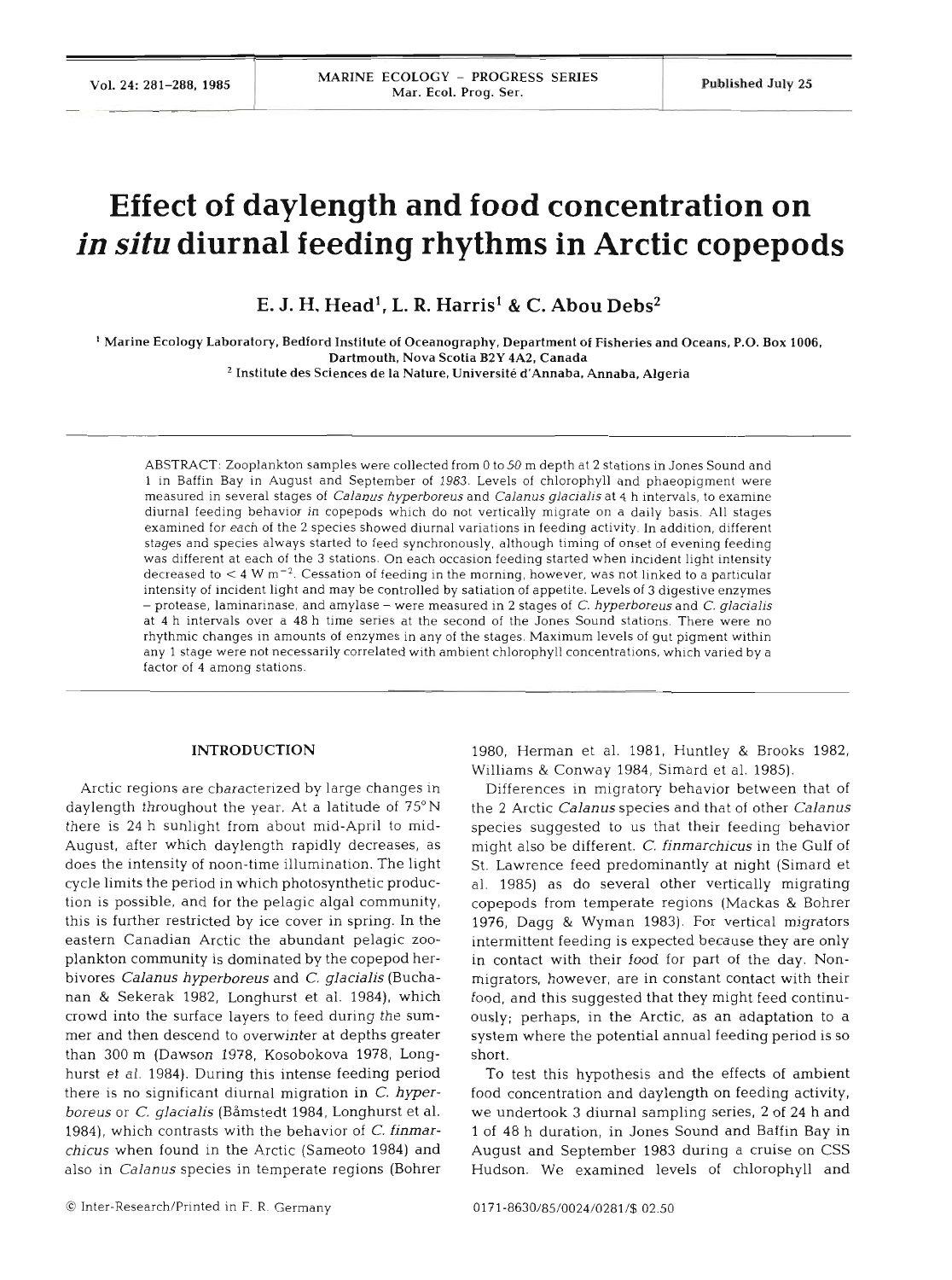phaeopigment in individual stages of *Calanus hyperboreus* and *C. glacialis,* as measures of feeding activity, and at 1 station, we measured levels of 3 digestive enzymes as indicators of digestive activity. We also measured chlorophyll concentrations and other indices of particulate organic matter and recorded incident light intensities throughout our sampling periods.

## **MATERIALS AND METHODS**

Samples were collected with a 0.75 m diameter ring net of 800 μm mesh in Jones Sound (76°N 82°W) on August 18 and 19, in Baffin Bay (72"N 68" W) on September 9 and 10 and in Jones Sound again on September 13 to 15. These stations will be referred to as Stations 1, 2 and 3 respectively. Vertical tows from 30 m were made at Station 1 and from 50 m at Stations 2 and **3.** Samples were collected every 4 h and processing times lasted no more than 30 min. After capture, zooplankton were immediately filtered onto sharkskin filter paper, frozen, and stored at  $-20^{\circ}$ C for subsequent analysis. In the laboratory, specimens of single stages of *Calanus hyperboreus* and *C. glacialis*  (1 to 20 per stage) were sorted onto GFC filters. For gut pigment analysis, subsequent sample treatment and fluorescence measurement followed Mackas & Bohrer (1976). Concentrations of chlorophyll and chlorophyll equivalent weight of phaeopigment were calculated according to Strickland & Parsons (1972) and their sum was used as the index of gut fullness. Samples of individuals from Station 3 were also analysed for the levels of digestive protease, laminarinase, and amylase, after Head et al. (1984).

Particulate chlorophyll, protein and carbohydrate were measured as described by Head et al. (1984) after the methods of Yentsch & Menzel(1963), Udenfriend et al. (1972) and Kotchert (1978), respectively. Particulate lipid was measured in duplicate on 250 or 500 m1 samples of seawater which had been filtered onto prebaked GFF filters, frozen and stored at  $-20^{\circ}$ C. In the laboratory, filters were dried at room temperature in a vacuum desiccator over solid sodium hydroxide and extracted overnight at  $\approx 1$  °C, with a 2 : 1 (v : v) chloroform : methanol mixture  $(500 \mu l)$  in chloroform : methanol pre-washed glass vials. Extracts were then transferred through pre-washed cotton wool plugs into 2 m1 glass vials with conical bottoms. Filters and plugs were rinsed with the chloroform : methanol mixture  $(2 \times 250 \,\mu$ ) and the combined extracts and washings were dried down, either by aspirating or by blowing with nitrogen. A few drops of chloroform  $(\approx 200 \,\mu\text{I})$ were then added to wash all of the material into the bottom of each vial and the samples were dried down by aspiration. Lipid was then determined using the sulphophosphovanillin reaction as described by Barnes & Blackstock (1973). Values for particulate organic carbon (POC) were obtained either by CHN analysis (data courtesy of B. Irwin) or by summing the POC values calculated from the analysis of particulate carbohydrate, protein and lipid, using conversion factors of 50 % w/w C, 50 % w/w C and 80 % w/w C for each of the 3 fractions respectively.

During die1 studies, photosynthetically active incident light radiation (400 to 700 nm) was continuously recorded over 1 h time intervals using a LICOR L190S Quantum Sensor and a L1550 Printing Integrator.

Table 1. *Calanus hyperboreus* and *C. glacialis.* Levels *of* gut pigment (ng ind-l) at Station 1. Values quoted with standard deviations, where appropriate. Numbers in brackets: numbers of sampled replicates (first number) and total numbers of animals in all replicates (second number)

| Jones Sound<br>18 and 19 Aug | Calanus hyperboreus |                           |                          |                         | Calanus glacialis |                           |                         |
|------------------------------|---------------------|---------------------------|--------------------------|-------------------------|-------------------|---------------------------|-------------------------|
| Time                         | CVI F               | <b>CV</b>                 | <b>CIV</b>               | CIII                    | CVI F             | <b>CV</b>                 | <b>CIV</b>              |
| 0930                         | 145.1<br>(1, 8)     | 61.4<br>(1, 38)           |                          |                         | 17.6<br>(1,3)     | $15.2 \pm 3.9$<br>(3, 36) | 11.1<br>(1, 5)          |
| 1400                         | $\qquad \qquad$     |                           | 3.6<br>(1, 21)           |                         | $\qquad \qquad$   | 1.5<br>(1, 21)            | $1.0 \pm 0.1$<br>(3,75) |
| 1830                         |                     | 6.9<br>(1, 2)             | $5.3 \pm 2.9$<br>(3, 54) |                         |                   | 2.6<br>(2, 44)            | $0.3 \pm 0.0$<br>(3,75) |
| 2200                         |                     | 9.1<br>(1,6)              | $4.7 \pm 1.6$<br>(3, 57) |                         |                   | $1.4 \pm 0.7$<br>(3, 46)  | $0.6 \pm 0.1$<br>(3,75) |
| 0130                         | 156.2<br>(1,3)      | 46.3<br>(1, 17)           | 10.2<br>(1,7)            | 3.89<br>(1, 25)         | 13.2<br>(1, 5)    | $14.2 \pm 2.1$<br>(3,75)  | 4.3<br>(1,6)            |
| 0500                         | 69.8<br>(1,2)       | $53.5 \pm 8.3$<br>(3, 20) | 8.8<br>(1,4)             | $2.5 \pm 0.5$<br>(3,58) | 7.7<br>(1,3)      | $19.5 \pm 4.1$<br>(3, 61) | 4.1<br>(1, 5)           |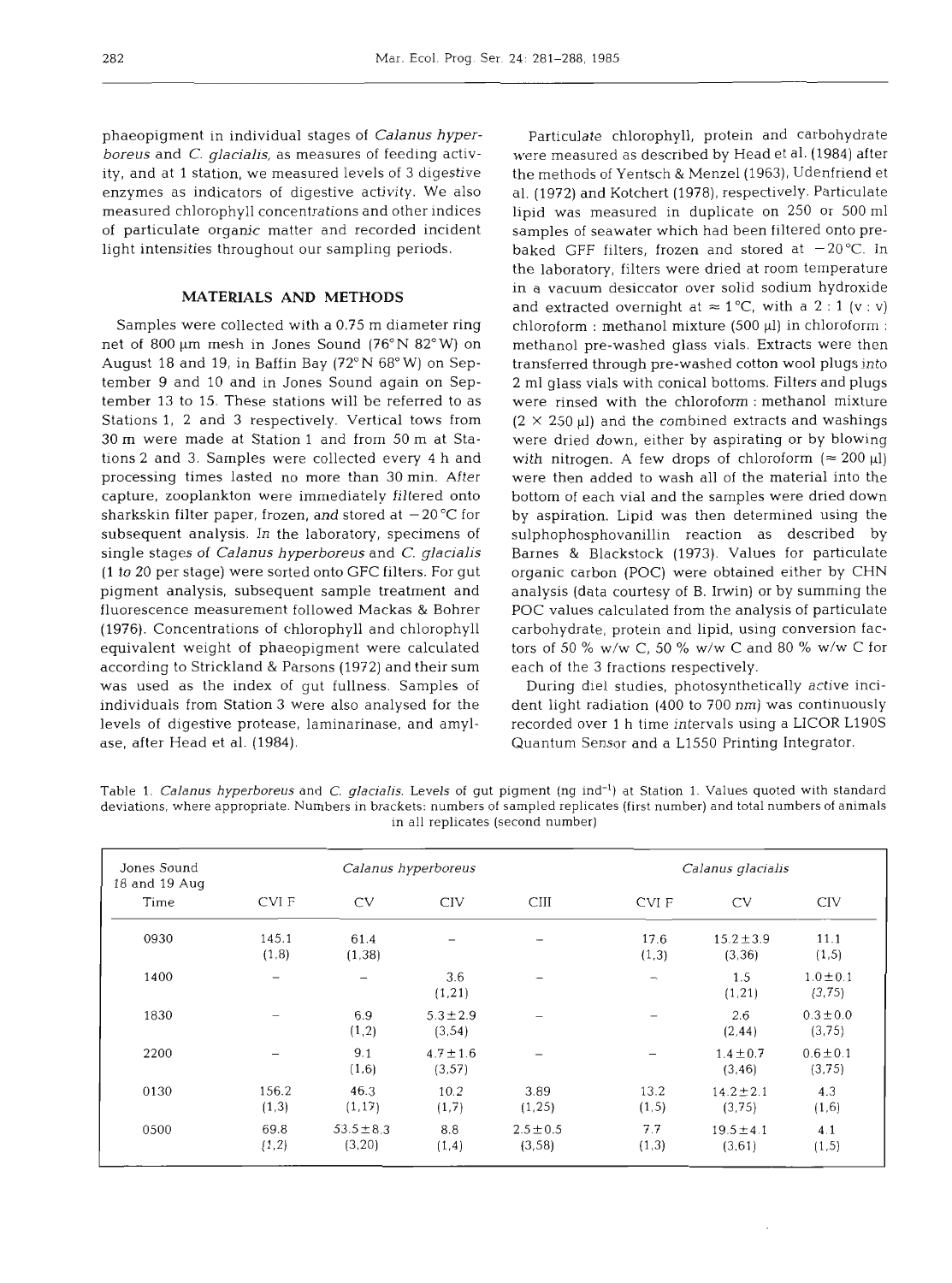| Baffin Bay 9 and<br>10 Sep 1983 |         | Calanus hyperboreus |               |         | Calanus glacialis |               |
|---------------------------------|---------|---------------------|---------------|---------|-------------------|---------------|
| Time                            | CV      | <b>CIV</b>          | <b>CIII</b>   | CVI F   | CV                | <b>CIV</b>    |
| 1200                            | 6.0     | $1.1 \pm 0.4$       | $0.4 \pm 0.1$ | 0.8     | 0.9               | $0.5 \pm 0.2$ |
|                                 | (1, 9)  | (3,60)              | (3, 35)       | (1,5)   | (1, 14)           | (3, 40)       |
| 1620                            | 5.7     | $1.4 \pm 0.2$       | $0.6 \pm 0.1$ | 1.1     | 1.2               | $0.8 \pm 0.1$ |
|                                 | (1, 18) | (3,60)              | (3, 47)       | (1,4)   | (1, 12)           | (3, 43)       |
| 2000                            | 12.8    | $1.9 \pm 0.2$       | 0.92          | 1.3     | 2.2               | 1.5           |
|                                 | (1, 9)  | (3,60)              | (2, 58)       | (1, 10) | (1, 11)           | (1, 25)       |
| 0050                            | 17.3    | $6.7 \pm 0.7$       | $2.0 \pm 0.4$ | 7.0     | 6.8               | $2.1 \pm 0.3$ |
|                                 | (1,7)   | (3,60)              | (3, 48)       | (1, 9)  | (1, 23)           | (3, 45)       |
| 0345                            | 27.1    | $6.5 \pm 0.3$       | $2.2\,$       | 6.4     | 5.5               | 2.1           |
|                                 | (1,5)   | (3,60)              | (2, 20)       | (1,3)   | (1, 15)           | (1, 20)       |
| 0745                            | 13.0    | 4.5                 | 1.5           | 2.9     | 3.8               | 2.2           |
|                                 | (1, 14) | (2, 40)             | (2, 40)       | (1,1)   | (1,27)            | (1, 40)       |

Table **2.** *Calanus hyperboreus* and *C. glacialis.* Levels **of** gut pigment (ng ind-l) at Station **2.** Values as for Table 1

every stage of Calanus hyperboreus and C. glacialis for mals began to feed some 6 to 8 h before solar midnight which complete data sets were collected, at each of the (between 1800 and 2200 h). Comparison of these pat-3 stations (Fig. 1, 2 & 3; Table 1, **2** & 3). Furthermore terns of feeding activity with the diurnal light cycles there was synchronization in the timing of onset of evening feeding in all of the stages and in both species, apparently even for incomplete data sets or for results obtained from only small numbers of individuals (Table 1, 2 & 3). Diurnal feeding rhythms were also observed by Peruyeva (1977) in Stage **IV** C. glacialis from the White Sea, although apparently not by Båmstedt (1984) for Stage **V** C, glacialis from Isfjord (78"N) in early August. The apparent inconsistency is probably due to methodological differences. Båmstedt (1984) estimated the fraction of animals with empty guts in his samples, while Peruyeva (1978) and we ourselves determined the amount of food present in the gut. Båmstedt's method may have been inappropriate since these animals may not completely void their guts during the 'non-feeding' part of the day. For instance, while sampling we would observe green material in their guts at all times of the day.

In the Canadian Arctic, diurnal feeding rhythms are not related to vertical migratory behavior. Other authors have also found diurnal feeding patterns in non-migrating copepods (Boyd et al. 1980, Hayward 1980, Nicolajsen et al. 1983), but our results suggest a mechanism by which such feeding behavior might be controlled. Fig. 1, 2 and 3 show that the timing, with respect to solar midnight, of the onset of evening feeding is not constant at the 3 different stations. Instead, animals start to feed earlier in the evening as the season progress. At Station 1, feeding started  $\frac{1}{2}$  to 4 h

**RESULTS AND DISCUSSION** before solar midnight (between 2200 and 0130 h). At Station 2 feeding seemed to start 5 h before solar mid-Strong diurnal feeding rhythms were evident in night (between 1600 and 2000 h) and at Station 3 ani-



Fig. 1. Station 1, Jones Sound, Aug 18 and 19. (A) *Calanus glacialis.* Variations in total gut pigment levels in Stage Vs and Stage IVs. (B) Variation in level of incident light at the surface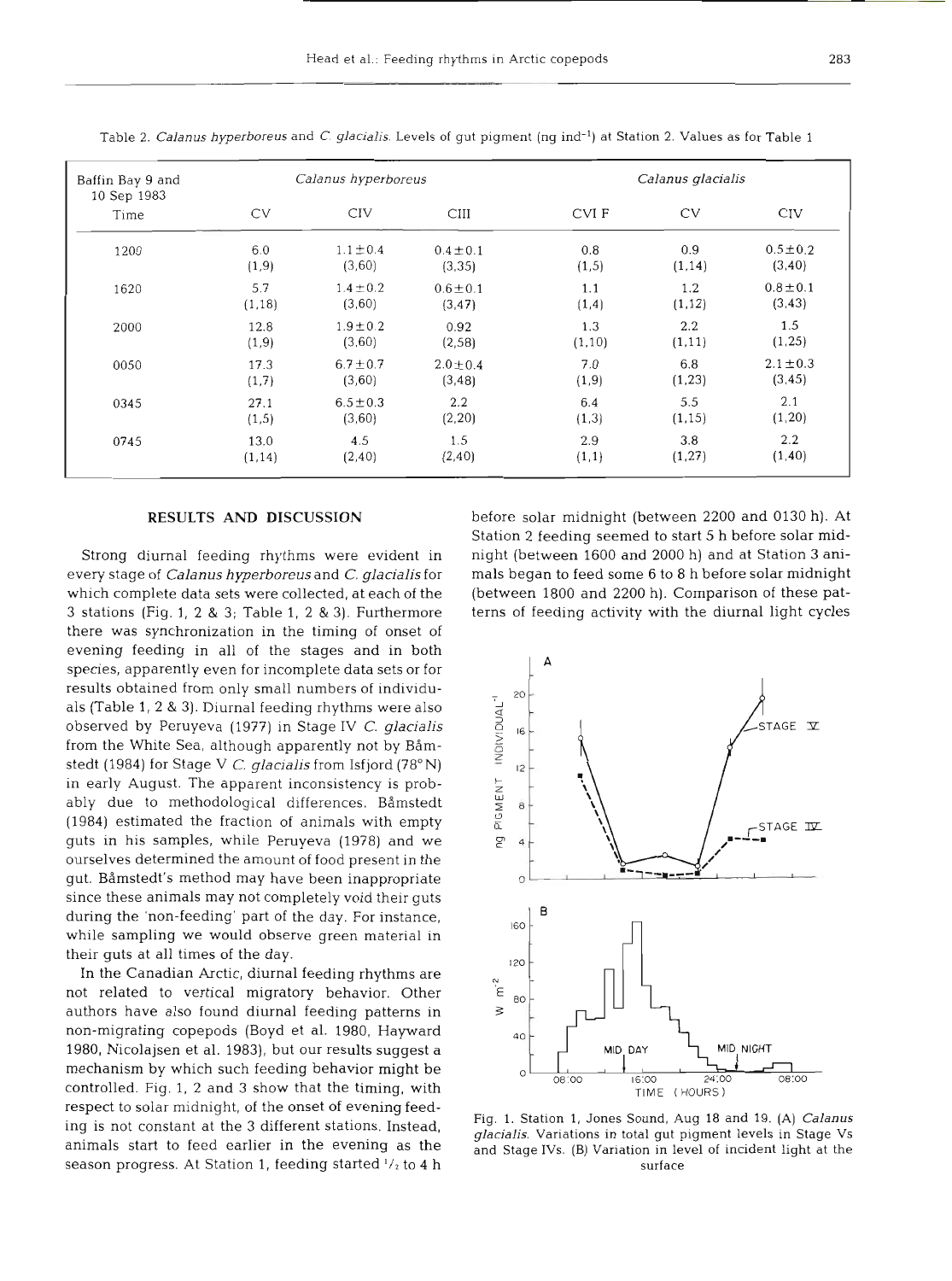

Fig. **2.** Station **2,** Baffin Bay, Sep 9 and 10. (A) **Calanus**  *hyperboreus.* Variations in total gut pigment levels in State IVs and Stage 111s. (B) Variation in level of incident light at the surface

(Fig. lB, 2B & *3C)* show that feeding began after the incident light intensity had dropped below a certain 'critical' but undetermined level on each occasion. Hence, as well as controlling vertical migration, light may also have a direct and independent effect on feeding activitiy itself. Endogenous feeding rhythms have been observed in the laboratory, under conditions of continuous darkness (Duval & Geen **1976),** but in this *in vivo* situation these rhythms are modified in the presence of changing light cycles.

Fig. 4 & 5 show no rhythmic variations in levels of digestive enzymes, supporting the conclusion of Head et al. (1984) that levels of digestive enzymes are not indicative of instantaneous digestive rates. Usually variations in levels of enzymes were not more than 25 % of the mean value for the whole sampling period, so that they were probably biologically insignificant anyway (Table **4).** However, for Stage V *Calanus glacialis* levels of all 3 enzymes were generally more variable. High variability among C. *pacifus* females has also been found in levels of some digestive enzy-



Fig. 3. Station **3,** Jones Sound, Sep 13 and 15. (A) *Calanus hyperboreus*. Variations in total gut pigment levels in Stage IVs and Stage 111s and (B) C. *glacialis* Stage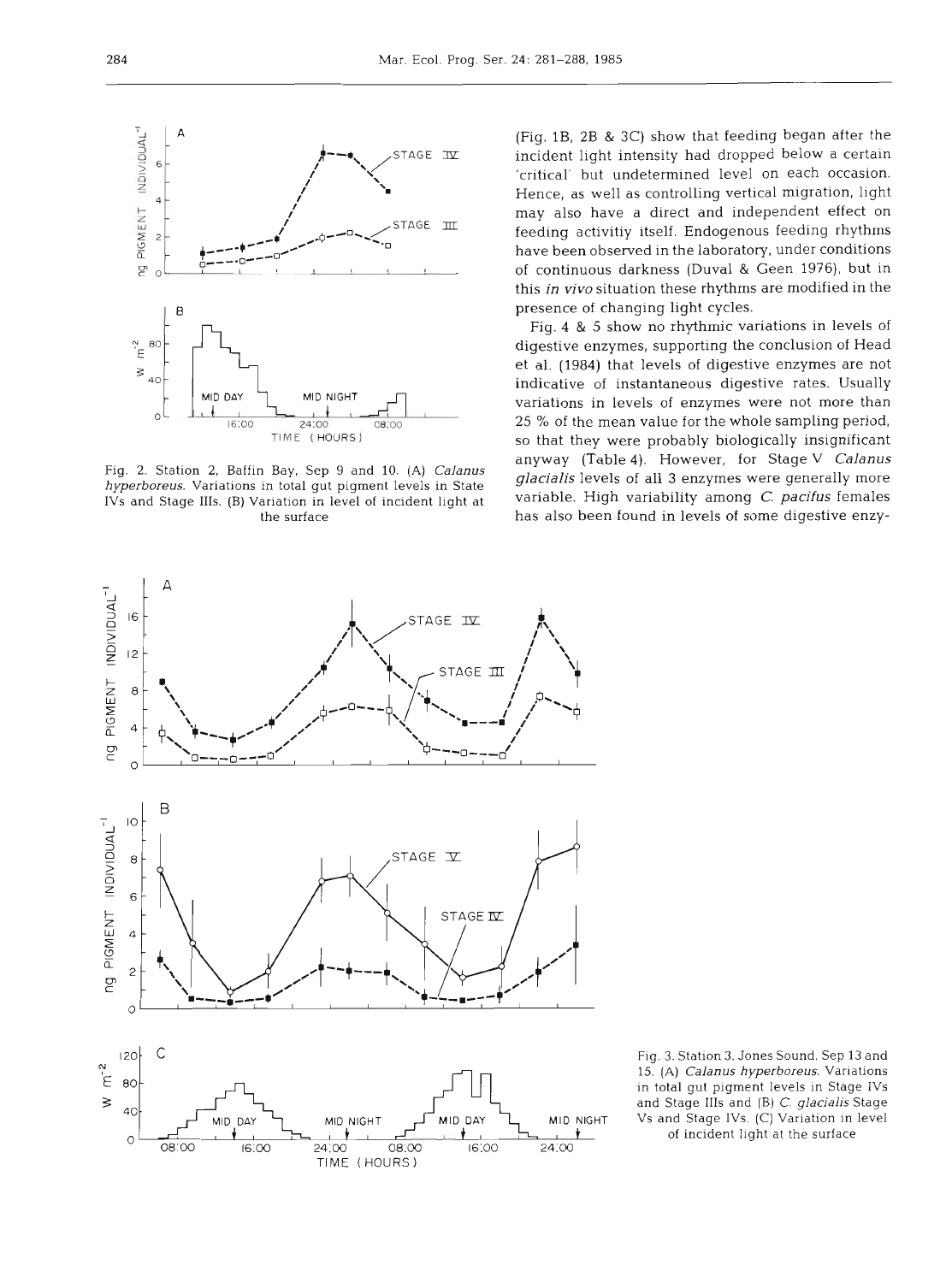| Jones Sound          |       | Calanus hyperboreus |                          |                          |                          | Calanus glacialis        |  |
|----------------------|-------|---------------------|--------------------------|--------------------------|--------------------------|--------------------------|--|
| 13 to 15 Sep<br>Time | CVI F | <b>CV</b>           | CIV                      | <b>CIII</b>              | <b>CV</b>                | CIV                      |  |
| 0505                 |       | 27.1<br>(1,6)       | $8.8 \pm 0.4$<br>(3, 53) | $3.4 \pm 1.1$<br>(3, 41) | $7.4 \pm 2.1$<br>(1, 34) | $2.6 \pm 0.6$<br>(3, 48) |  |
| 0930                 |       | 14.6<br>(1,6)       | $3.5 \pm 0.8$<br>(3,60)  | $0.7 \pm 0.1$<br>(3,60)  | $3.5 \pm 2.4$<br>(3, 42) | $0.5 \pm 0.1$<br>(3,60)  |  |
| 1330                 | 46.4  | 13.9                | $2.7 \pm 0.9$            | $0.6 \pm 0.3$            | $0.9 \pm 0.2$            | $0.3 \pm 0.1$            |  |
|                      | (1,2) | (1,7)               | (3, 49)                  | (3,53)                   | (3, 38)                  | (3, 38)                  |  |
| 1730                 | 32.3  | 30.0                | $4.5 \pm 0.7$            | $1.0 \pm 0.2$            | $2.0 \pm 0.9$            | $0.5 \pm 0.1$            |  |
|                      | (1,2) | (1, 9)              | (3,60)                   | (3,60)                   | (3, 33)                  | (3, 45)                  |  |
| 2300                 | 13.6  | 28.4                | $10.4 \pm 0.9$           | $5.5 \pm 0.9$            | $6.9 \pm 1.2$            | $2.2 \pm 1.0$            |  |
|                      | (1,1) | (1,5)               | (3,60)                   | (3,60)                   | (3,60)                   | (3,60)                   |  |
| 0150                 | 148.7 | 45.4                | $15.1 \pm 2.5$           | $6.2 \pm 0.2$            | $7.1 \pm 1.4$            | $2.0 \pm 0.5$            |  |
|                      | (1,4) | (1,8)               | (3,60)                   | (3,60)                   | (3,60)                   | (3,60)                   |  |
| 0600                 | 110.7 | 20.6                | $10.3 \pm 1.5$           | $5.8 \pm 1.7$            | $5.1 \pm 1.6$            | $1.9 \pm 0.6$            |  |
|                      | (1,1) | (1,6)               | (3,60)                   | (3,60)                   | (3,60)                   | (3, 55)                  |  |
| 0950                 | 57.0  | 27.2                | $6.8 \pm 1.2$            | $1.7 \pm 0.7$            | $3.5 \pm 1.9$            | $0.7 \pm 0.4$            |  |
|                      | (1,3) | (1,6)               | (3,60)                   | (3,60)                   | (3, 57)                  | (3,60)                   |  |
| 1400                 | 33.7  | 22.0                | $4.4 \pm 2.0$            | $1.2 \pm 0.1$            | $1.7 \pm 0.3$            | $0.5 \pm 0.0$            |  |
|                      | (1,5) | (1,2)               | (3,60)                   | (3,60)                   | (3,52)                   | (3,60)                   |  |
| 1810                 | 31.2  | 17.9                | $4.5 \pm 0.2$            | $0.9 \pm 0.2$            | $2.3 \pm 1.2$            | $0.8 \pm 0.5$            |  |
|                      | (1,3) | (1, 14)             | (3,60)                   | (3,60)                   | (3, 38)                  | (3,50)                   |  |
| 2210                 | 55.3  | 26.6                | $15.7 \pm 1.1$           | $7.3 \pm 0.3$            | $7.9 \pm 1.7$            | $2.0 \pm 0.8$            |  |
|                      | (1,4) | (1, 17)             | (3,60)                   | (3,60)                   | (3, 41)                  | (3, 56)                  |  |
| 0200                 | 60.1  | 27.1                | $9.7 \pm 1.5$            | $5.7 \pm 0.9$            | $8.7 \pm 1.7$            | $3.4 \pm 2.2$            |  |
|                      | (1,5) | (1, 14)             | (3,60)                   | (3,60)                   | (3, 28)                  | (3, 15)                  |  |

Table 3. *Calanus hyperboreus* and *C. glacialis.* Levels of gut pigment (ng ind-l) at Station 3. Values as for Table 1



Fig. 4. *Calanus hyperboreus.* Variation in levels of digestive enzymes in (A) StageIVs and (B) Stage 111s from Station 3. Results calculated from enzyme levels expressed on a per individual basis, and plotted as variations from mean value, calculated over whole sampling period, divided by their standard deviations from the mean. Solid circles: protease; open circles: laminarinase; open squares: amylase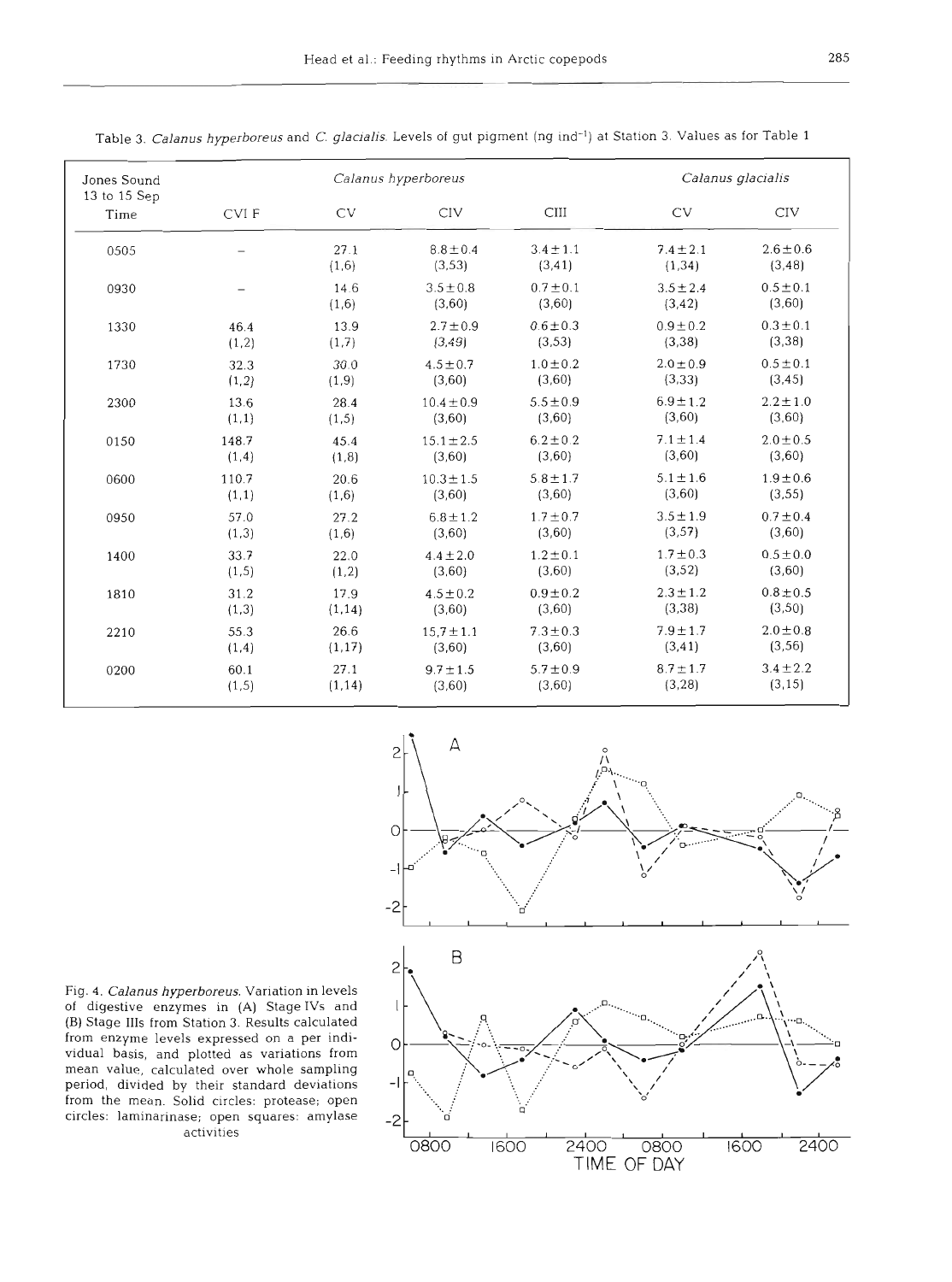

Fig. 5. *Calanus glacialis.* Variation in levels of digestive enzymes in (A) Stage Vs and (B) Stage IVs from Station **3.** Results displayed as in Fig. 4

mes by Hassett & Landry (1982). High variabilities have also been observed in soluble protein and lipid content in both female and Stage V *C. hyperboreus*  and *C. glacialis* individuals from various eastern Canadian Arctic locations (Head & Harris 1985, Head unpubl.) and it is likely that all these variabilities result from differences in the copepods' age, genetic background and/or feeding history.

Profiles of particulate chlorophyll to 100 m (Fig. **6)**  were very different at the **3** stations. Station 1 corresponded to an algal bloom, with a relatively shallow chlorophyll maximum at 10 m. There was no nitrate detectable at the surface  $(< 0.1 \mu g$ -at N l<sup>-1</sup>: B. Irwin pers. comm.), indicating that the bloom had probably

Table 4. *Calanus hyperboreus* and *C. glacialis.* Mean values and associated standard deviations of levels of digestive enzymes at 11 sampling times over a 48 h period at Station 3. Each time point was for 2 replicate samples of 20 individuals and averages of enzyme levels at each time point were used to calculate mean values

| Species<br>and stage | Digestive<br>protease<br>$\mu$ gS h <sup>-1</sup> ind <sup>-1</sup> | Laminarinase<br>$\mu$ gS h <sup>-1</sup> ind <sup>-1</sup> | Amylase<br>$\mu$ qS h <sup>-1</sup> ind <sup>-1</sup> |
|----------------------|---------------------------------------------------------------------|------------------------------------------------------------|-------------------------------------------------------|
| Calanus hyperboreus  |                                                                     |                                                            |                                                       |
| CIV                  | $51.3 \pm 5.3$                                                      | $179.4 \pm 20.7$                                           | $51.3 \pm 4.9$                                        |
| <b>CIII</b>          | $24.4 \pm 3.6$                                                      | $130.7 + 15.0$                                             | $22.5 \pm 4.6$                                        |
| Calanus glacialis    |                                                                     |                                                            |                                                       |
| CV                   | $47.1 \pm 8.1$                                                      | $209.7 + 63.3$                                             | $103.6 \pm 25.1$                                      |
| CIV                  | $21.8 + 2.7$                                                        | $122.0 \pm 19.7$                                           | $49.0 \pm 6.5$                                        |

passed its peak. At Station 2, in Baffin Bay, the chlorophyll maximum was at 25 m, while at Station 3 chlorophyll was at a maximum at the surface, probably due to mixing in the upper 50 m, perhaps caused by storm activity (E. Horne pers. comm.). Algal species compositions were also different at the chlorophyll maxima at the **3** stations, with a *Thalassiosira* sp. of 20 to  $50 \mu m$  diameter dominant at Station 1, coccolithophores of 3 to 10 µm diameter dominant at Station 2 and a *Chaetoceros* sp. of **3** to 10 pm diameter dominant at Station **3** (J. Trotte pers. comm.).

Maximum levels of gut pigment found in each stage at each station were not correlated with maximum concentrations of particulate chlorophyll in the water column (Table **5** & 6). Several other authors have also remarked on a lack of correlation between gut content and ambient food concentration (Hayward 1980, Dagg & Wyman 1983, Wang & Conover pers. comm.), although Kiorboe et al. (1982) found a non-linear increase in gut pigment level with food concentration in experiments with *Centropages hamatus* fed *Ditylum brightwelli.* They used a relationship of the form

$$
S = S_{\text{max}} e^{(-\beta'/C)} \tag{1}
$$

to describe their results, where  $S = \text{gut pigment con-}$ tent;  $\beta' = a$  constant; C = food concentration measured in terms of particulate chlorophyll concentration. Such a relationship only holds for a given food source, however, because  $S_{max}$  will vary with the chlorophyll content of the food, and **P'** might be expected to vary with its acceptability as a food source. These considerations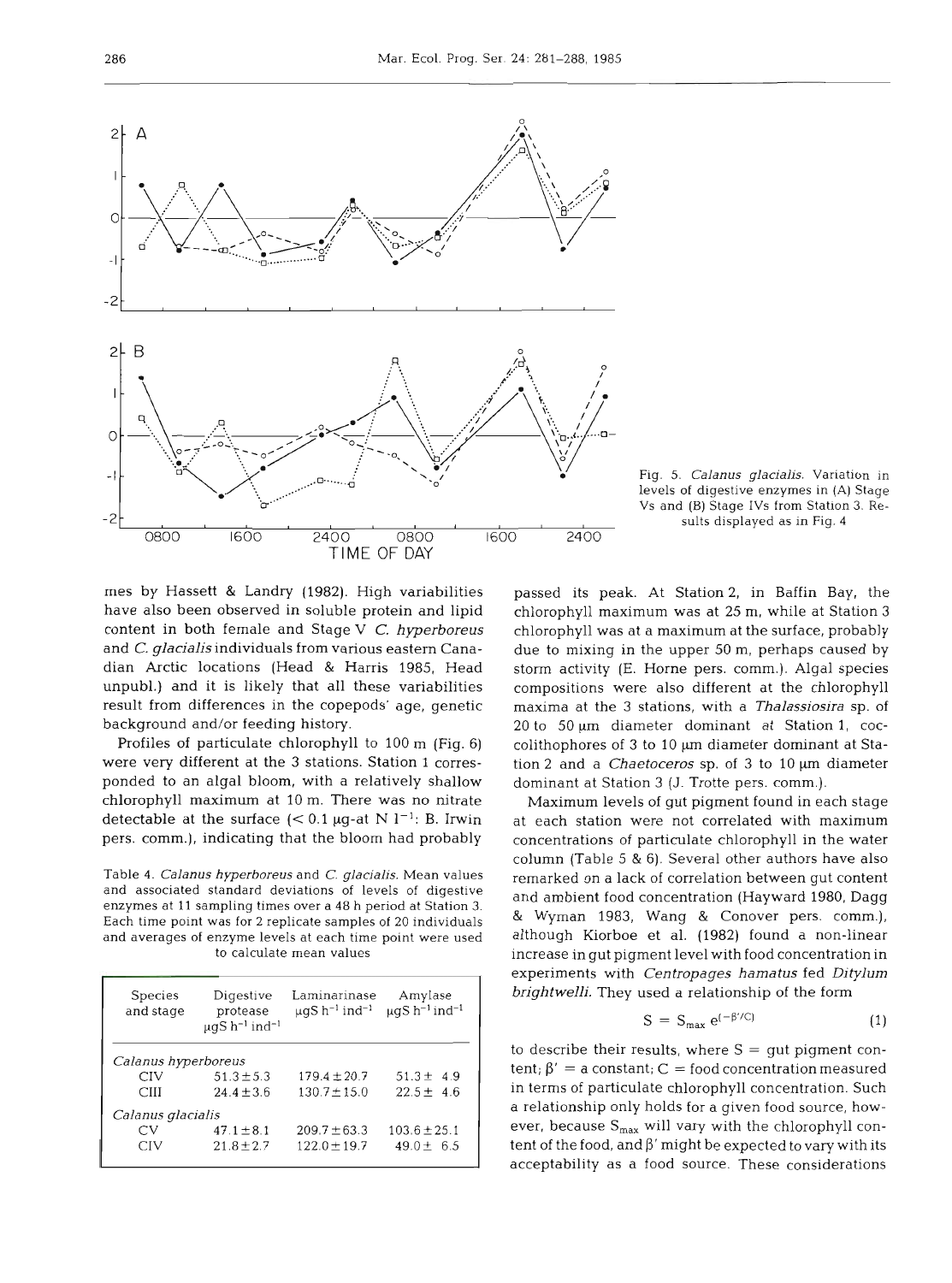mean that maximum gut pigment levels for copepods feeding on different food sources may not be good indicators of either gut fullness or feeding activity. In our data the particulate material at the chlorophyll maximum at Stations l and **3** had similar carbon: chlorophyll ratios (Table 6), which may account for the similarity of gut pigment levels in some of the stages from these 2 stations if  $\beta$ '/C was very small in either case, so that  $S \approx S_{\text{max}}$ . At the second station the algal species composition was very different from that at the other two. The carbon : chlorophyll ratio of the particulate material was apparently also very different (Table 6), but this might reflect either the presence of non-algal carbon or may be due to errors introduced by calculating POC values from chemical analyses. Thus differences in  $\beta'$  and  $S_{max}$  may both have contributed to the observed differences in maximum gut pigment levels in specimens at this station. It should be emphasized also that none of these static measurements allow us to make statements about relative feeding rates between the different statio

Regardless of differences in food composition and concentration, the consistent patterns of diurnal feeding activity are striking and raise the question as to what might be the adaptive significance of such behavior. Among the reasons invoked for vertical migration are avoidance of visual predation (Zaret & Suffem 1976), and an energetic argument whereby animals decrease their metabolic rates during the day by swimming down through the thermocline to water of lower temperature after feeding in warmer nearsurface waters (McLaren 1963). In Resolute (75°N) the noon-time maximal July-August incident light intensity is similar to February noon-time in Nova Scotia **(45"N),** so that low sub-surface light levels even in high summer may make visual predation inefficient, thus removing one of the ecological advantages of vertical migration. In addition, the temperature difference above and below the thermocline is usually only about  $2C^{\circ}$ , so that the energetic argument also becomes redundant. Hence the observed lack of vertical migration in Arcitc copepods might result from the lack of appropriate environmental stimuli. An alternative hypothesis might be that separate genes exist for vertical migration and diurnal feeding in copepods



Fig. 6. Chlorophyll profiles to 100 m at Stations 1, **2** and 3

and that these are usually expressed together. Arctic copepods, however, might have lost the migratory gene while retaining the gene for discontinuous feeding. The latter hypothesis is suggested on the basis of results of Sameoto (1984), who observed that *Calanus finmarchicus,* a known vertical migrator, did migrate in north Baffin Bay at a location where neither *C. hyperboreus* nor *C. glacialis* did. These findings also suggest that the vertical migratory behavior is more probably a response to light than to temperature conditions. McAllister (1970) suggested that die1 feeding could benefit both phytoplankton and zooplankton if the zooplankton concentrate their feeding times early in the evening where they utilize the maximal amount

Table **5.** *Calanus hyperboreus* and *C. glacialis.* Maximum levels of gut pigment recorded in each of the sampling series for the sampled stages

| Species and<br>stage |       | Maximum qut piqment levels<br>$(nq$ ind <sup>-1</sup> ) |       |
|----------------------|-------|---------------------------------------------------------|-------|
|                      | Stn 1 | $\operatorname{Stn} 2$                                  | Stn 3 |
| Calanus hyperboreus  |       |                                                         |       |
| <b>CVIF</b>          | 156   |                                                         | 150   |
| <b>CV</b>            | 60    | 27                                                      | 40    |
| <b>CIV</b>           | 11    |                                                         | 15    |
| CIII                 | 4     | $\mathcal{D}$                                           |       |
| Calanus glacialis    |       |                                                         |       |
| <b>CVIF</b>          | 13    |                                                         |       |
| CV                   | 20    |                                                         |       |
| <b>CIV</b>           |       |                                                         | 3     |

Table 6. Levels of particulate chlorophyll and particulate organic carbon (POC), and ratio of POC: chlorophyll, at the chlorophyll maximum depths (10. 25 and 5 m) at each sampling station

| Sampling area (Date)             | Chlorophyll<br>$(\mu q l^{-1})$ | POC $(\mu q l^{-1})$ from<br>CHN analysis | POC $(\mu q l^{-1})$ from<br>chemical analysis | POC:<br>chlorophyll |
|----------------------------------|---------------------------------|-------------------------------------------|------------------------------------------------|---------------------|
| Jones Sound (18 and 19 Aug 1983) |                                 | 1171                                      | 1063                                           | 66                  |
| Baffin Bay (9 and 10 Sep 1983)   |                                 |                                           | 727                                            | 145                 |
| Jones Sound (13 to 15 Sep 1983)  |                                 | 281                                       |                                                | 56                  |